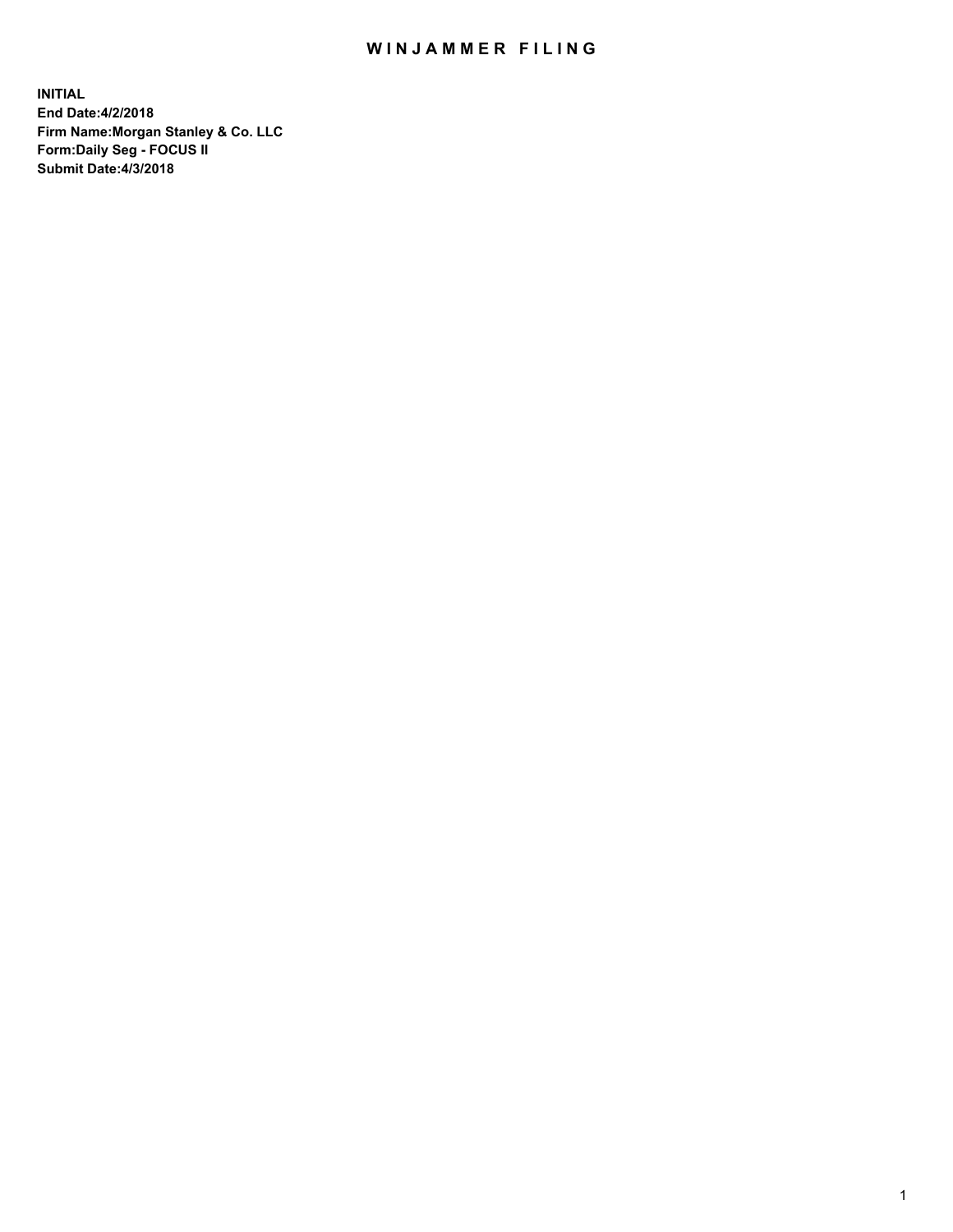### **INITIAL End Date:4/2/2018 Firm Name:Morgan Stanley & Co. LLC Form:Daily Seg - FOCUS II Submit Date:4/3/2018 Daily Segregation - Cover Page**

| Name of Company<br><b>Contact Name</b><br><b>Contact Phone Number</b><br><b>Contact Email Address</b>                                                                                                                                                                                                                          | Morgan Stanley & Co. LLC<br>Ikram Shah<br>212-276-0963<br>lkram.shah@morganstanley.com |
|--------------------------------------------------------------------------------------------------------------------------------------------------------------------------------------------------------------------------------------------------------------------------------------------------------------------------------|----------------------------------------------------------------------------------------|
| FCM's Customer Segregated Funds Residual Interest Target (choose one):<br>a. Minimum dollar amount: ; or<br>b. Minimum percentage of customer segregated funds required:%; or<br>c. Dollar amount range between: and; or<br>d. Percentage range of customer segregated funds required between: % and %.                        | 331,000,000<br>0 <sub>0</sub><br>00                                                    |
| FCM's Customer Secured Amount Funds Residual Interest Target (choose one):<br>a. Minimum dollar amount: ; or<br>b. Minimum percentage of customer secured funds required:%; or<br>c. Dollar amount range between: and; or<br>d. Percentage range of customer secured funds required between:% and%.                            | 140,000,000<br>0 <sub>0</sub><br>0 <sub>0</sub>                                        |
| FCM's Cleared Swaps Customer Collateral Residual Interest Target (choose one):<br>a. Minimum dollar amount: ; or<br>b. Minimum percentage of cleared swaps customer collateral required:% ; or<br>c. Dollar amount range between: and; or<br>d. Percentage range of cleared swaps customer collateral required between:% and%. | 92,000,000<br>0 <sub>0</sub><br>0 <sub>0</sub>                                         |

Attach supporting documents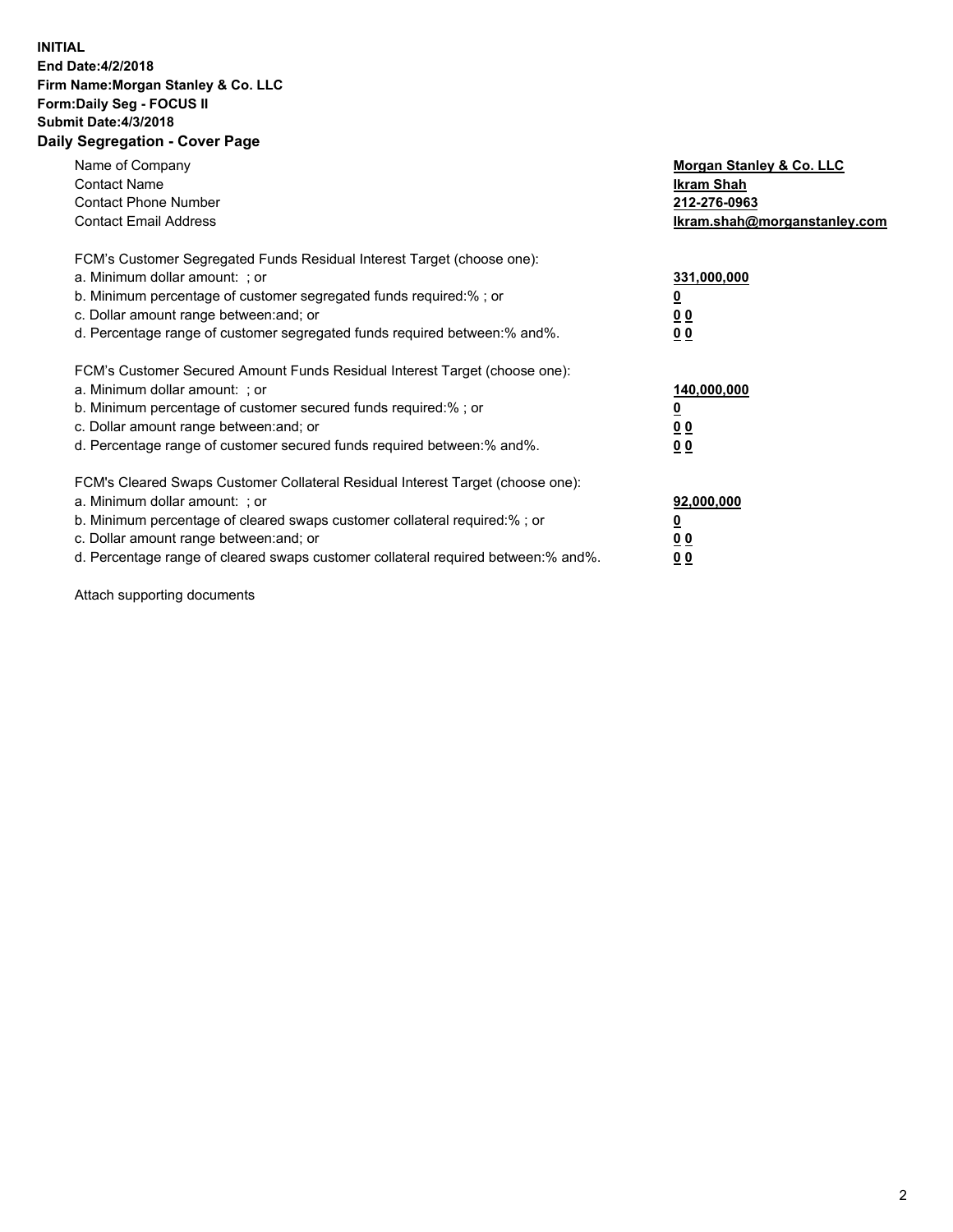#### **INITIAL End Date:4/2/2018 Firm Name:Morgan Stanley & Co. LLC Form:Daily Seg - FOCUS II Submit Date:4/3/2018 Daily Segregation - Secured Amounts**

# Foreign Futures and Foreign Options Secured Amounts Amount required to be set aside pursuant to law, rule or regulation of a foreign

- government or a rule of a self-regulatory organization authorized thereunder
- 1. Net ledger balance Foreign Futures and Foreign Option Trading All Customers A. Cash **3,245,229,165** [7315]
	- B. Securities (at market) **2,014,182,961** [7317]
- 2. Net unrealized profit (loss) in open futures contracts traded on a foreign board of trade **-190,772,005** [7325]
- 3. Exchange traded options
	- a. Market value of open option contracts purchased on a foreign board of trade **28,860,725** [7335]
	- b. Market value of open contracts granted (sold) on a foreign board of trade **-20,743,128** [7337]
- 4. Net equity (deficit) (add lines 1. 2. and 3.) **5,076,757,718** [7345]
- 5. Account liquidating to a deficit and account with a debit balances gross amount **119,870,422** [7351] Less: amount offset by customer owned securities **-119,322,737** [7352] **547,685** [7354]
- 6. Amount required to be set aside as the secured amount Net Liquidating Equity Method (add lines 4 and 5)
- 7. Greater of amount required to be set aside pursuant to foreign jurisdiction (above) or line 6.

# FUNDS DEPOSITED IN SEPARATE REGULATION 30.7 ACCOUNTS

- 1. Cash in banks
	- A. Banks located in the United States **192,587,856** [7500]
	- B. Other banks qualified under Regulation 30.7 **689,951,146** [7520] **882,539,002**
- 2. Securities
	- A. In safekeeping with banks located in the United States **260,419,877** [7540]
- B. In safekeeping with other banks qualified under Regulation 30.7 **0** [7560] **260,419,877** [7570]
- 3. Equities with registered futures commission merchants
	-
	-
	- C. Unrealized gain (loss) on open futures contracts **51,086** [7600]
	- D. Value of long option contracts **0** [7610]
	- E. Value of short option contracts **0** [7615] **5,850,529** [7620]
- 4. Amounts held by clearing organizations of foreign boards of trade
	-
	-
	- C. Amount due to (from) clearing organization daily variation **0** [7660]
	- D. Value of long option contracts **0** [7670]
	- E. Value of short option contracts **0** [7675] **0** [7680]
- 5. Amounts held by members of foreign boards of trade
	-
	-
	- C. Unrealized gain (loss) on open futures contracts **-190,823,091** [7720]
	- D. Value of long option contracts **28,860,725** [7730]
	-
- 6. Amounts with other depositories designated by a foreign board of trade **0** [7760]
- 7. Segregated funds on hand **0** [7765]
- 8. Total funds in separate section 30.7 accounts **5,268,134,513** [7770]
- 9. Excess (deficiency) Set Aside for Secured Amount (subtract line 7 Secured Statement Page 1 from Line 8)
- 10. Management Target Amount for Excess funds in separate section 30.7 accounts **140,000,000** [7780]
- 11. Excess (deficiency) funds in separate 30.7 accounts over (under) Management Target **50,829,110** [7785]

**0** [7305]

**5,077,305,403** [7355]

### **5,077,305,403** [7360]

[7530]

 A. Cash **5,799,443** [7580] B. Securities **0** [7590]

 A. Cash **0** [7640] B. Securities **0** [7650]

 A. Cash **2,548,267,515** [7700] B. Securities **1,753,763,084** [7710] E. Value of short option contracts **-20,743,128** [7735] **4,119,325,105** [7740] **190,829,110** [7380]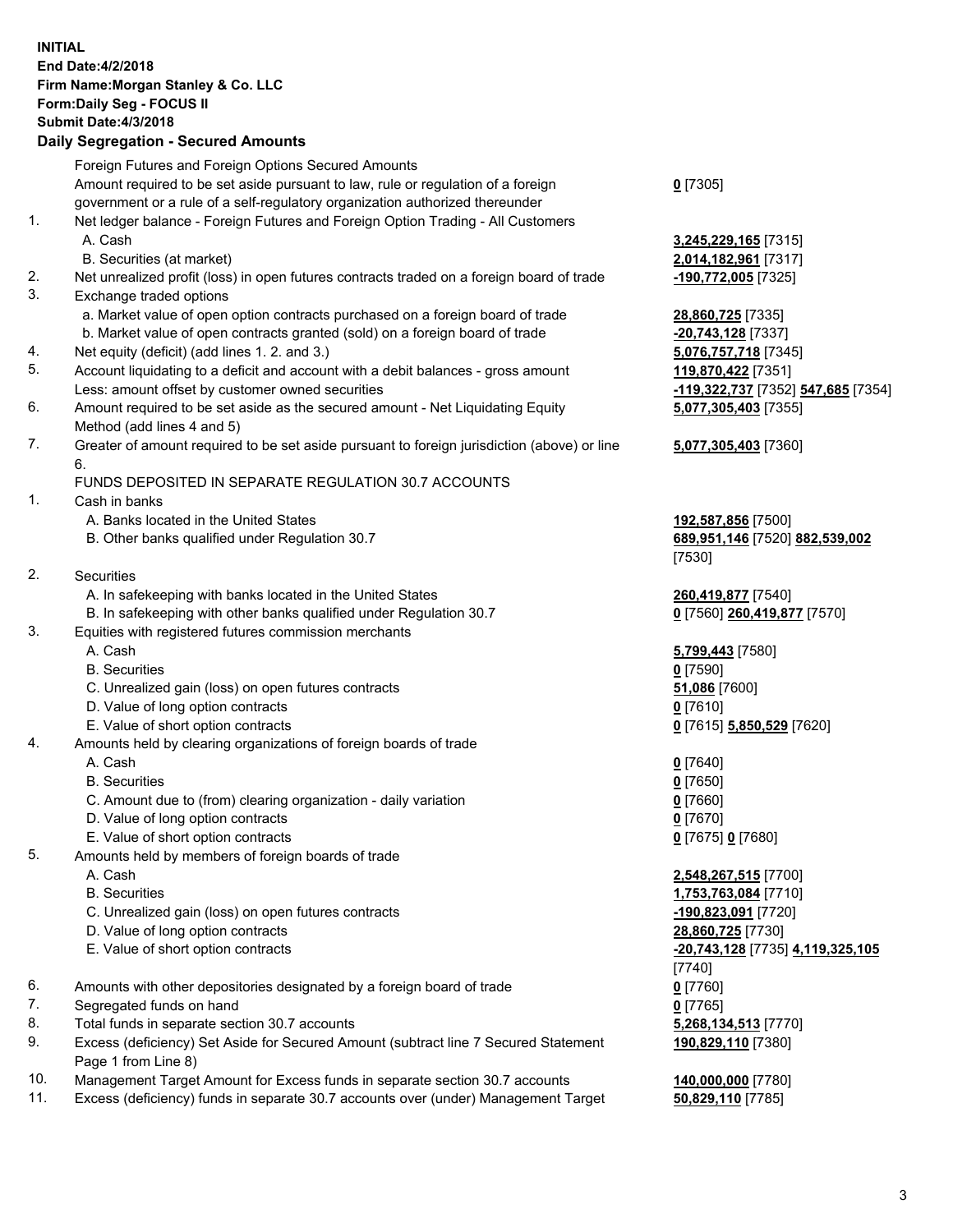**INITIAL End Date:4/2/2018 Firm Name:Morgan Stanley & Co. LLC Form:Daily Seg - FOCUS II Submit Date:4/3/2018 Daily Segregation - Segregation Statement** SEGREGATION REQUIREMENTS(Section 4d(2) of the CEAct) 1. Net ledger balance A. Cash **9,987,289,413** [7010] B. Securities (at market) **5,178,725,633** [7020] 2. Net unrealized profit (loss) in open futures contracts traded on a contract market **-619,186,090** [7030] 3. Exchange traded options A. Add market value of open option contracts purchased on a contract market **402,997,288** [7032] B. Deduct market value of open option contracts granted (sold) on a contract market **-638,575,690** [7033] 4. Net equity (deficit) (add lines 1, 2 and 3) **14,311,250,554** [7040] 5. Accounts liquidating to a deficit and accounts with debit balances - gross amount **829,360,801** [7045] Less: amount offset by customer securities **-791,280,968** [7047] **38,079,833** [7050] 6. Amount required to be segregated (add lines 4 and 5) **14,349,330,387** [7060] FUNDS IN SEGREGATED ACCOUNTS 7. Deposited in segregated funds bank accounts A. Cash **3,446,004,788** [7070] B. Securities representing investments of customers' funds (at market) **0** [7080] C. Securities held for particular customers or option customers in lieu of cash (at market) **834,220,282** [7090] 8. Margins on deposit with derivatives clearing organizations of contract markets A. Cash **6,356,063,850** [7100] B. Securities representing investments of customers' funds (at market) **0** [7110] C. Securities held for particular customers or option customers in lieu of cash (at market) **4,344,505,351** [7120] 9. Net settlement from (to) derivatives clearing organizations of contract markets **-15,562,725** [7130] 10. Exchange traded options A. Value of open long option contracts **402,997,288** [7132] B. Value of open short option contracts **-638,575,690** [7133] 11. Net equities with other FCMs A. Net liquidating equity **3,033,778** [7140] B. Securities representing investments of customers' funds (at market) **0** [7160] C. Securities held for particular customers or option customers in lieu of cash (at market) **0** [7170] 12. Segregated funds on hand **0** [7150] 13. Total amount in segregation (add lines 7 through 12) **14,732,686,922** [7180] 14. Excess (deficiency) funds in segregation (subtract line 6 from line 13) **383,356,535** [7190]

- 15. Management Target Amount for Excess funds in segregation **331,000,000** [7194]
- 16. Excess (deficiency) funds in segregation over (under) Management Target Amount Excess

**52,356,535** [7198]